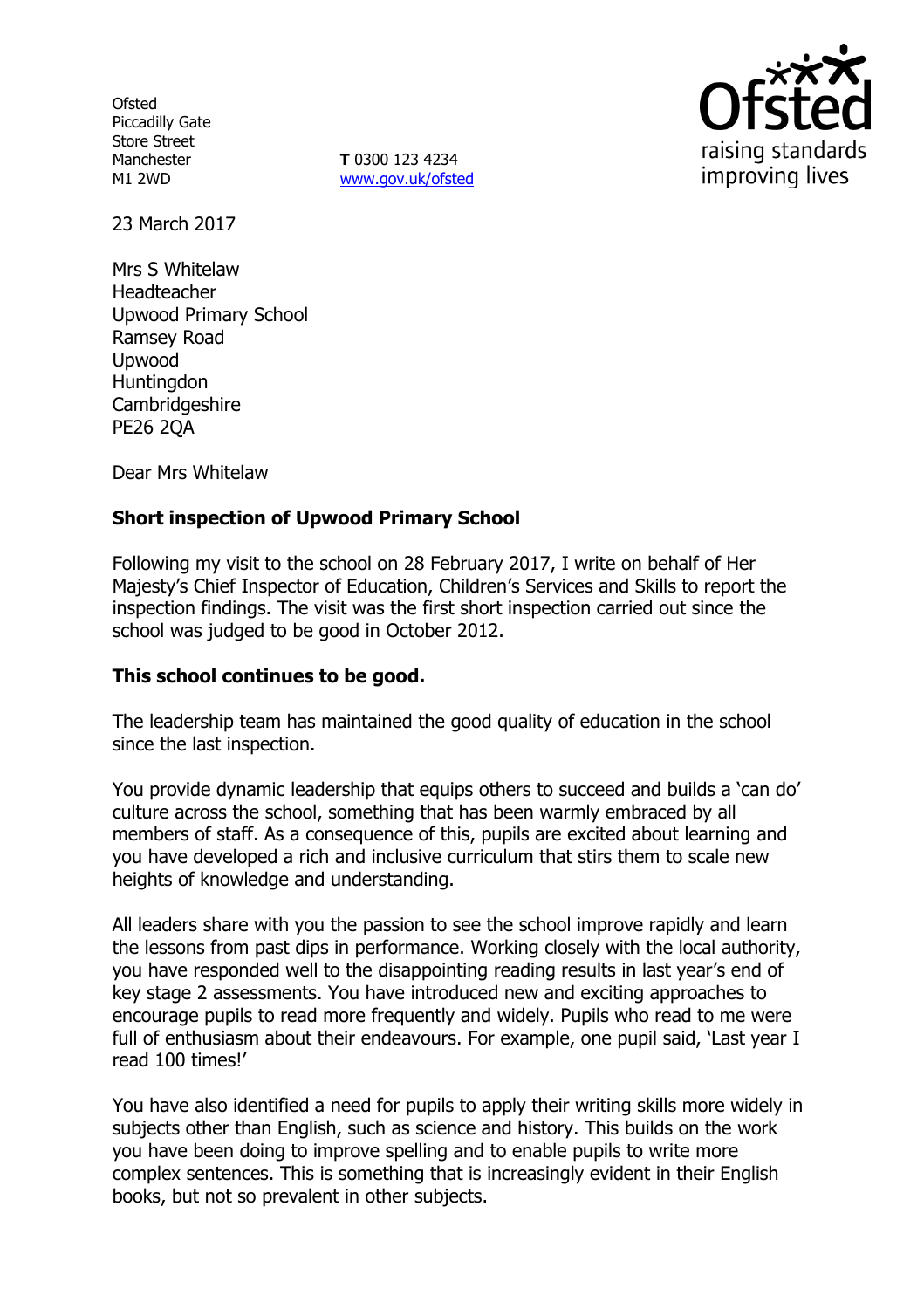

Teaching has improved since the last section 5 inspection and is now consistently strong across the school. 'Teacher profiles' have helped to build on strengths and identify the next steps for teaching staff. They have brought together a range of relevant information to help teachers understand the impact they are having on pupils' outcomes. Staff were overwhelmingly positive about working at the school in the Ofsted questionnaires they completed during the inspection. They all said they are proud to be members of the team and that you were very supportive of them. All of them are clear about what the school is aiming to achieve.

Through regular and rigorous checks on the quality of teaching, you and other leaders are holding teachers to account and providing training to support them in becoming even more effective. You are developing subject leaders in their roles and enabling them to make a real difference in the areas they oversee.

Most-able pupils, including the most able disadvantaged, are being challenged well. This was a point for development at the last inspection. In 2016, the proportion of pupils reaching the higher standard in reading, writing and mathematics combined was three times the national average. As we visited classes together, we noted how well the most able pupils were being questioned and made to think, for example in using negative numbers in Year 4.

Pupils develop a love of learning and are enthusiastic about coming to school. The school cares for pupils very well and promotes an inclusive ethos that celebrates difference. It enables the increasing number of pupils facing difficulties, who move into the school at different times, to settle quickly and to make good progress from the outset.

The impact of the varied curriculum is very strong. Pupils enjoy a wide range of high-quality experiences across different subjects. The school excels in music and the arts: for example pupils in Year 3 were studying Pointillism and producing artwork made up entirely of coloured dots in the style of Georges Seurat. One parent observed: 'The school is great at trying to make the work fun to appeal to the kids. Our children are always pushed and given extra work if needed.'

Governors have increased their effectiveness since the previous inspection and have been active in seeking answers to their probing questions. They request regular presentations to find out about the impact that subject leaders are having. They have also asked for data to be presented to them in a common format so it is easier for them to make comparisons and draw conclusions.

Parents are extremely positive about the school and feel their children are kept safe and happy. One, speaking for many, said, 'There are so many examples of the little things which show the children  $-$  and their parents  $-$  that they are loved and respected, and their best interest is the teachers' goal.'

#### **Safeguarding is effective.**

You rightly give paramount priority to keeping all the children in your care safe. The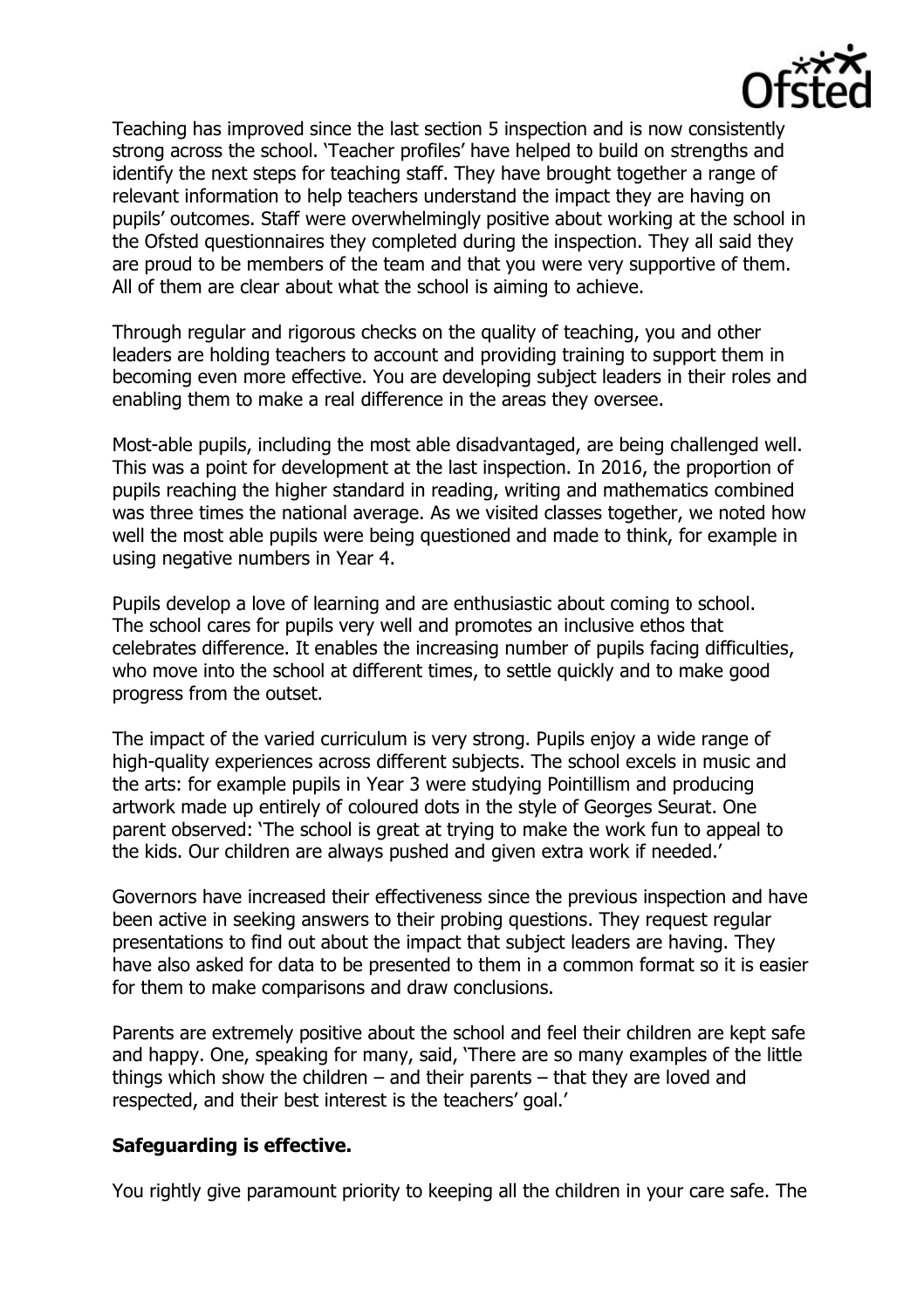

leadership team has ensured that all safeguarding arrangements are fit for purpose. Records are detailed and of high quality. Procedures are rigorous. All staff have had recent training in keeping pupils safe. This has included raising awareness of important issues such as child sexual exploitation, female genital mutilation and the 'Prevent' duty to combat radicalisation and extremism. All staff have also received transgender training, an area in which you demonstrate particular sensitivity. You have ensured that procedures are well established to identify and follow up concerns. You work very closely with families and other agencies to ensure that children are protected.

Staff recruitment procedures are thorough. Staff files are well organised and contain all relevant information. Governors make regular checks on safeguarding arrangements to ensure that they remain up to date and effective. Parents who responded to Ofsted's free text service expressed positive views about how well the school keeps their children safe. The pupils themselves also confirmed that they felt safe, found adults approachable and that any 'mishaps are sorted'.

A great strength of the school is its inclusive nature and respect for individual differences. All pupils are treated as unique and know they are highly valued. A parent commented, 'I feel blessed to have my children learn and grow in an environment that is safe and secure.'

### **Inspection findings**

- At our initial meeting, we agreed together some key lines of enquiry to explore so that I could be satisfied that the school remained good. First of all, we considered the performance of boys, as they had not done as well as girls, in 2016, in the end of key stage 1 and 2 tests. This was particularly the case in reading and mathematics.
- You have taken swift action to diminish this difference in boys' performance. For example, you have reviewed the curriculum to make it more appealing to them and invested in books that boys enjoy. You have organised events such as a 'spelling bee' and online mathematics games that bring in an element of competition. A push on reading has motivated boys to read regularly. This includes imaginative incentives to reward their efforts, such as beads that they like to make into wristbands or 'air miles' to move them around a world map.
- As a result of these initiatives, and training for teachers in deepening pupils' learning in mathematics, standards in boys' reading and mathematics have increased considerably for current year groups. Differences with girls' outcomes are therefore diminishing quickly.
- The second line of enquiry we agreed I should consider was around pupils' attainment in grammar, punctuation and spelling. In the 2016 tests standards were below average for all groups of pupils.
- Your staff carried out a careful analysis of last year's performance which led to changes. You have introduced a new spelling scheme this year which is making a positive difference to pupils' awareness of the need to spell accurately. Displays of spelling are given a high profile around the school and pupils often refer to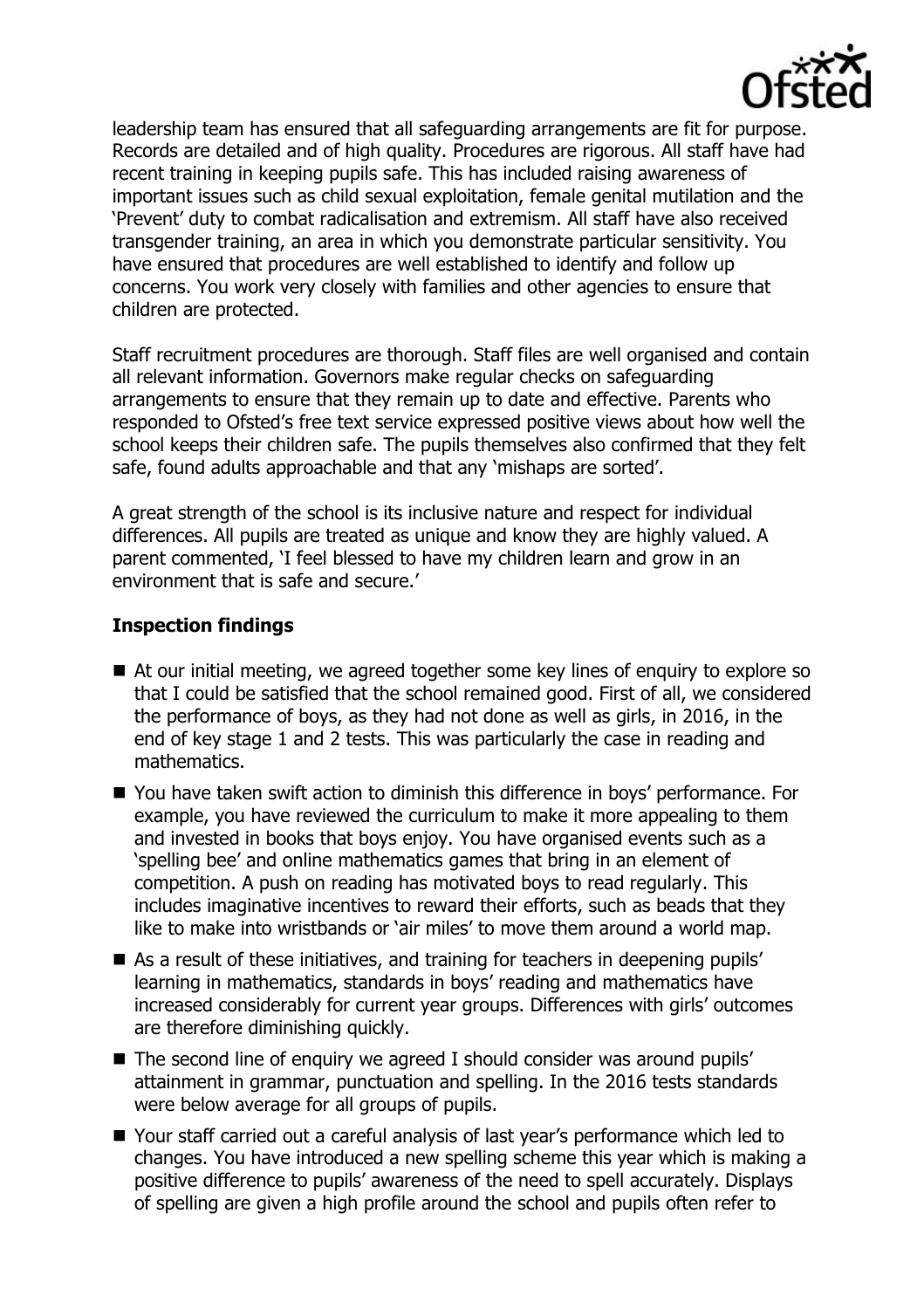

them to assist them in their writing. You have ensured that individuals and small groups of pupils receive additional support to plug specific gaps in their knowledge and understanding. You have also ensured that most-able pupils, including the most able disadvantaged, are challenged to reach the higher standards of which they are capable.

- As a result of the steps you have taken, there has been a considerable increase in the proportion of pupils working at age-related expectations in grammar, punctuation and spelling this year and in the proportion of most-able pupils working at a higher standard. This was not only evident in the classes I visited, but also in pupils' workbooks, demonstrating their good progress over time.
- We noted that there was a large difference last year between the overall performance of disadvantaged pupils and others nationally, even taking into account the small numbers of these pupils and some of their additional needs. This inspired our third line of enquiry, which focused on the effectiveness of the way the school spends its pupil premium funding.
- Leaders undertake a regular analysis of the impact of this spending to ensure that the school is providing the best value for money. As a result, some programmes have been stopped or changed because outcomes were not good enough. Your decision to use well-trained teaching assistants and teachers to provide support is helping to accelerate individual pupils' learning. You have drawn up pupil profiles that show what is being spent on each pupil and how it is influencing their progress and attainment. Consequently, you know exactly how each pupil is doing and the impact the pupil premium is having on learning.
- The school's most recent performance information shows that differences for disadvantaged pupils are diminishing this year. Where they remain, this is often linked to more complex needs pupils may have when they join the school.
- The final key line of enquiry we agreed related to the attendance of pupils who have special educational needs and/or disabilities. This has been below that of other groups of pupils.
- You showed me how you have made procedures more robust this year, for example by checking and following up absences systematically to make sure that the attendance of this group of pupils is improving. You are working closely with these pupils' families and other agencies to ensure that no stone is left unturned in enabling them to get to school each day. As a result of your efforts, while pupils' attendance is still not in line with the national average, it is much better than it was.

### **Next steps for the school**

Leaders and those responsible for governance should ensure that:

- $\blacksquare$  pupils have more opportunities to apply their writing skills in subjects other than **English**
- $\blacksquare$  they continue to narrow the differences between the attainment of disadvantaged pupils and others nationally